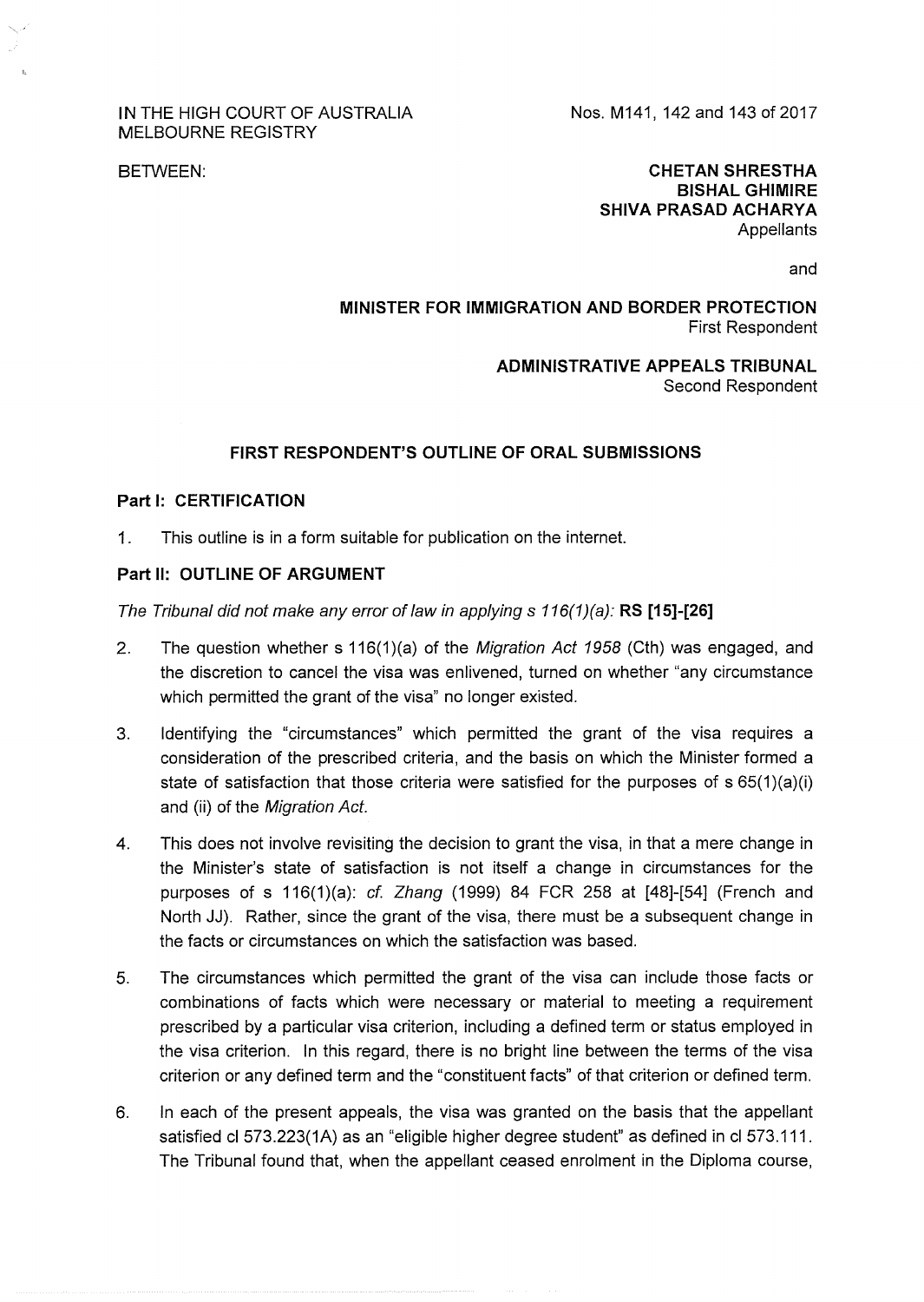he ceased to be an "eligible higher degree student", upon which the circumstances which permitted him to satisfy cl 573.223(1A) no longer existed.

- 7. Irrespective of whether the appellant's enrolment in the relevant Diploma course was itself capable of being regarded as a "circumstance" for the purposes of s 116(1 )(a), it was open to the Tribunal to treat the fact that the appellant was an "eligible higher degree student" at the time of grant as a "circumstance" which permitted the grant of the visa  $-$  being a state of facts that was required by cl 573.223(1A).
- 8. The Tribunal therefore did not ask itself the wrong question or otherwise err in law by finding that there was a ground for cancellation under  $s$  116(1)(a) because the appellant was not an "eligible higher degree student" at the time of its decision. In applying  $s$  116(1)(a), the Tribunal was not legally constrained to look only at the "constituent facts" of the definition as they existed at the time of grant, let alone those facts at their lowest "level of abstraction".

# Any error of law by the Tribunal did not lead to 'Jurisdictional error": **RS [27]-[33]**

- 9. In order to attract the constitutional writs, or ancillary remedies such as certiorari (particularly in the light of s 474 of the Migration Act), the appellants must demonstrate "jurisdictional error". The label "jurisdictional error" is used to denote something which causes the decision-maker to transgress or exceed the limits of its authority or powers to make a valid decision.
- 10. In so far as the Tribunal erred in law by asking itself a wrong question as to the ground of cancellation under s 116(1)(a), that would not result in jurisdictional error unless the exercise of power by the Tribunal was affected by that error. In other words, the error must have been material to the Tribunal's decision. See Craig (1995) 184 CLR 163 at 179; Yusuf (2001) 206 CLR 323 at 351 [82].
- 11. Assuming that the correct question was whether each of the appellants had ceased to be enrolled in the relevant Diploma course in which he was enrolled at the time of grant, the Tribunal did in fact address and make findings on that question. The Tribunal found that each appellant was no longer enrolled in the Diploma course (being a course of study undertaken before and for the purposes of a principal course of study). That fact was material to the grant of the visa because it was the basis on which the appellant met the definition of "eligible higher degree student" for the purposes of cl 573.223(1A).
- 12. In the view of Bromberg and Charlesworth JJ, that finding was sufficient to enliven the discretion to cancel the visa under s 116(1)(a).
- 13. In so far as the Tribunal erred by going on to address the question whether each of the appellants was an "eligible higher degree student" at the time of its decision, that error did not affect the exercise of power by the Tribunal and was immaterial to its decision. The power to cancel the visas under s  $116(1)(a)$  was enlivened in any event, and the appellants did not allege any error in the manner in which the Tribunal exercised its discretion to cancel the visas. In particular, there is no challenge to the finding that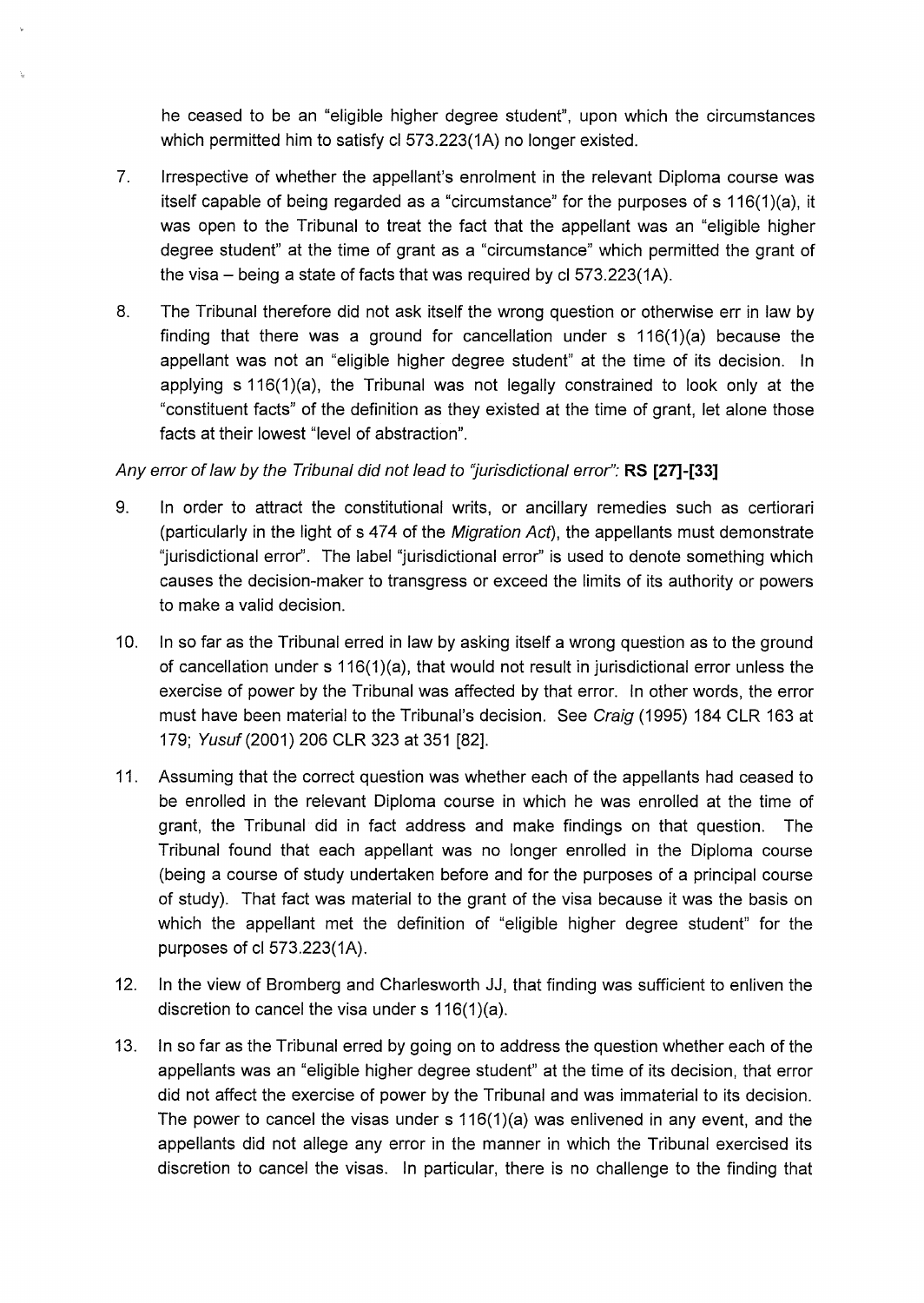each appellant was not an eligible higher degree student at the time of the Tribunal's decision, nor can it be said that this was irrelevant to the exercise of the discretion to cancel.

- 14. Not all legal errors must necessarily affect the exercise of power. Some errors may be so minor that a court upon judicial review may confidently conclude that the error was immaterial to the exercise of power, or was not connected with the exercise of power. This underpins the distinction between non-jurisdictional errors on the face of the record, which may be immunised from judicial review, and jurisdictional errors, which may not be so immunised.
- 15. On the facts of the present appeals, the fact of the appellants' cessation of enrolment in the relevant Diploma course and the consequence of that fact upon their continuing to meet the definition of "eligible higher degree student" were relevantly indistinguishable. Any distinction was not material for the purposes of a proper application of s 116(1)(a).
- 16. lt follows that by acting upon the latter basis, the Tribunal did not fail to perform its duty to review the primary decision, and it cannot be said that there is any "jurisdictional error'' capable of justifying the issue of the constitutional writs or ancillary relief.

# The Full Court correctly exercised the discretion to refuse relief" **RS [34)-[50)**

- 17. The constitutional writs and certiorari are discretionary remedies: Aala (2000) 204 CLR 82 at 108, [5], [42]-[57], [104], [171].
- 18. For the reasons set out above, even if the Tribunal erred in its construction and application of s 116(1)(a), it can be said with confidence that the error did not affect the Tribunal's decision to cancel the visas and the appellants were therefore not deprived of any possibility of a more favourable outcome. The grant of relief in such circumstances would "serve no useful purpose". Compare SZBYR (2007) 81 ALJR 1190; 235 ALR 609 at [27]-[29]; Stead (1986) 161 CLR 141, 145.
- 19. The distinction between "backward-looking" and "forward-looking" tests is not determinative (RS [42]-[43]). There may be cases in which it is appropriate to exercise the discretion to refuse relief based on a backward-looking test, in circumstances where it is clear that there was no possibility of a different outcome: see Giretti (1996) 70 FCR 151 at 165 (Lindgren J).
- 20. The principles discussed in Bhardwaj do not preclude the exercise of the discretion to refuse relief even in cases where jurisdictional error is established (RS [47]-[50]). Alternatively, any tension may be resolved by concluding that there was no jurisdictional error in circumstances where the exercise of power was not affected.
- 21. Accordingly, as held by the Court below, it was appropriate to refuse to grant relief to the appellants even if they established jurisdictional error.

21 March 2018